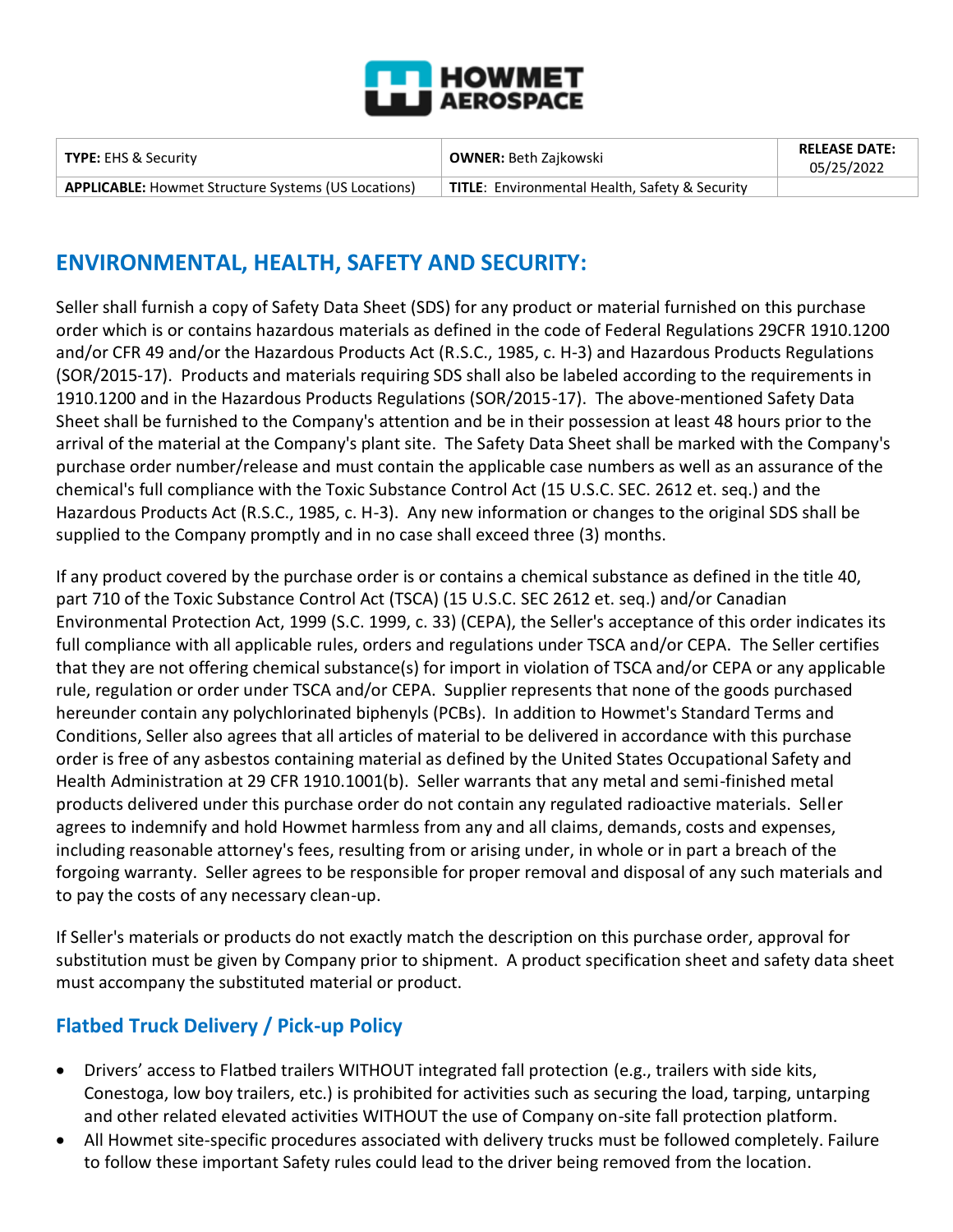### **Tanker Truck Delivery / Pick-up Policy:**

- Deliveries to Company location via tanker trucks are to be made with the delivery company/transporter taking adequate safety measures to minimize risk of fall incidents.
- Adequate safety measures such as, but not limited to, the following are to be provided by the tanker truck delivery company/transporter:
	- o All activities are to be performed from the ground level with no climbing onto truck other than entering operator cab;
	- o Working from within side rails of permanently mounted ladder on truck to access necessary controls and not overextending reach from the ladder;
	- o Working from/within a platform/catwalk with proper guardrails installed; or
	- $\circ$  Working on the truck tanker while the operator is fully protected via full body harness and proper, engineered tie-off to an approved anchorage point on the tanker. (NOTE: Engineered anchor point to be properly labeled and inspected)
- All necessary equipment, training, certifications/approvals, INSPECTION RECORDS, and procedures shall be provided by the delivery company/transporter. Contact the ordering party or EHS if a delivery cannot be made utilizing the above specified safety measures.
- Company will establish a window of time when deliveries and pickups are to be made will be within standard Company hours/schedules.
- All Howmet site-specific procedures associated with delivery trucks must be followed completely. Failure to follow these important Safety rules could lead to the driver being removed from the location.

## **ODS Management Plan - Appendix A ( March 2018 ) Refrigeration Repair Services -- Additional Contract Requirements at Howmet US Locations<sup>1</sup>**

All refrigeration system repair work performed at Howmet locations must comply with requirements of Clean Air Act regulations for Protection of Stratospheric Ozone (e.g., 40 CFR Part 82 Subpart F). Effective January 01, 2018 these requirements cover Class I and Class II refrigerants and non-exempt-substitute refrigerants. Contractor(s) conducting refrigeration repair services at this facility shall provide the following:

- 1. Technicians must be certified by an approved Certification Program for the type of refrigeration units they are servicing (§82.161). Prior to initiating work under this contract, the contractor shall provide the Howmet contact a copy of the Technician Certification for all personnel that will be conducting refrigeration repair at this facility. Updates for new personnel shall be provided on at least a quarterly basis.
- 2. Only properly certified equipment can be used for recycling and recovery of refrigerants (§82.158). The contractor shall only use certified equipment to repair and service refrigeration equipment at Howmet locations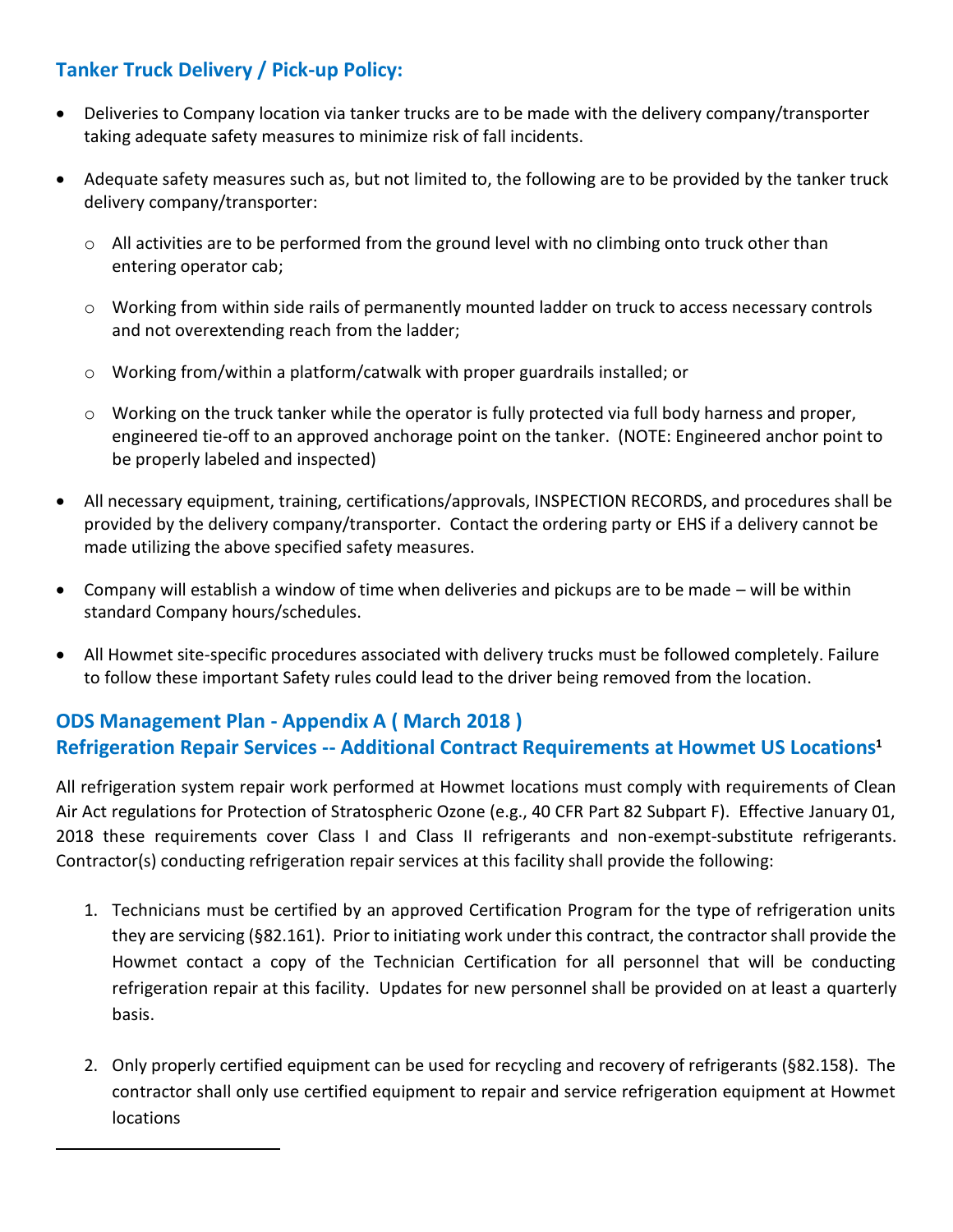- 3. The contractor shall provide the Howmet contact with documentation that the recycling and recovery equipment has been certified.
- 4. Any refrigerant that can be put back into the system it originated from without further processing should be re-used.
- 5. Contractors performing refrigeration repair services are to ensure transport and reclamation (or disposal) of recovered refrigerant in accordance with Howmet's *[Refrigerant Reclamation-Disposal Policy](http://myteams001.teams.arconic.com/sites/EHSMS/waste/Compliance%20ToolBox/Refrigerant%20Reclamation-Disposal%20Policy.docx)*. On a per shipment basis, contractors are to provide Howmet contact with documentation/ certification that refrigerant was managed by *[EPA-Certified Refrigerant Reclaimers](http://www.epa.gov/Ozone/title6/608/reclamation/reclist.html)*.
- 6. The contractor shall provide Howmet the following records, at a minimum, for worked performed on any appliance (air conditioner, refrigerator, chiller, or freezer, etc.):
	- Identification of the unit serviced
	- The date repair work was completed on the unit
	- A description of the work performed
	- The type and amount of refrigerant added to the unit (if any), and
	- The amount of refrigerant recovered from the unit (if any)
- 7. Large appliances, those with a full charge capacity greater than 50 pounds (>50 lbs.), must have significant leaks repaired within 30-days of the leak being found [§82.156 (i)]. Until January 01, 2019 significant leaks rates are defined as an annualized leak rate of  $\geq$  15% for comfort cooling appliances and ≥ 35% annualized leak rate for industrial process refrigeration and other equipment. Effective January 01, 2019 significant leaks are defined as an annualized leak rate of ≥ 20% for commercial refrigeration equipment, ≥ 30% for industrial process refrigeration equipment, and ≥ 10% for comfort cooling and other appliances. For all large refrigeration units, a *follow-up verification test***<sup>2</sup>** is required to document that repairs were successful and that the 30-day repair requirement was met. The contractor shall provide Howmet the following records, at a minimum, for worked performed on an appliance that has a full-charge capacity that is >50 lbs.:

#### Records for initial repair:

- Identification of the unit serviced
- The date initial repair work was completed on the unit
- A description of the initial work performed
- The type and amount of refrigerant added to the unit
- The amount of refrigerant recovered from the unit (if any)
- **Immediate notification to Howmet contact if repair cannot be made within 30 days**

Records for follow-up verification (must be within 30 days of initial repair):

• Identification of the unit serviced